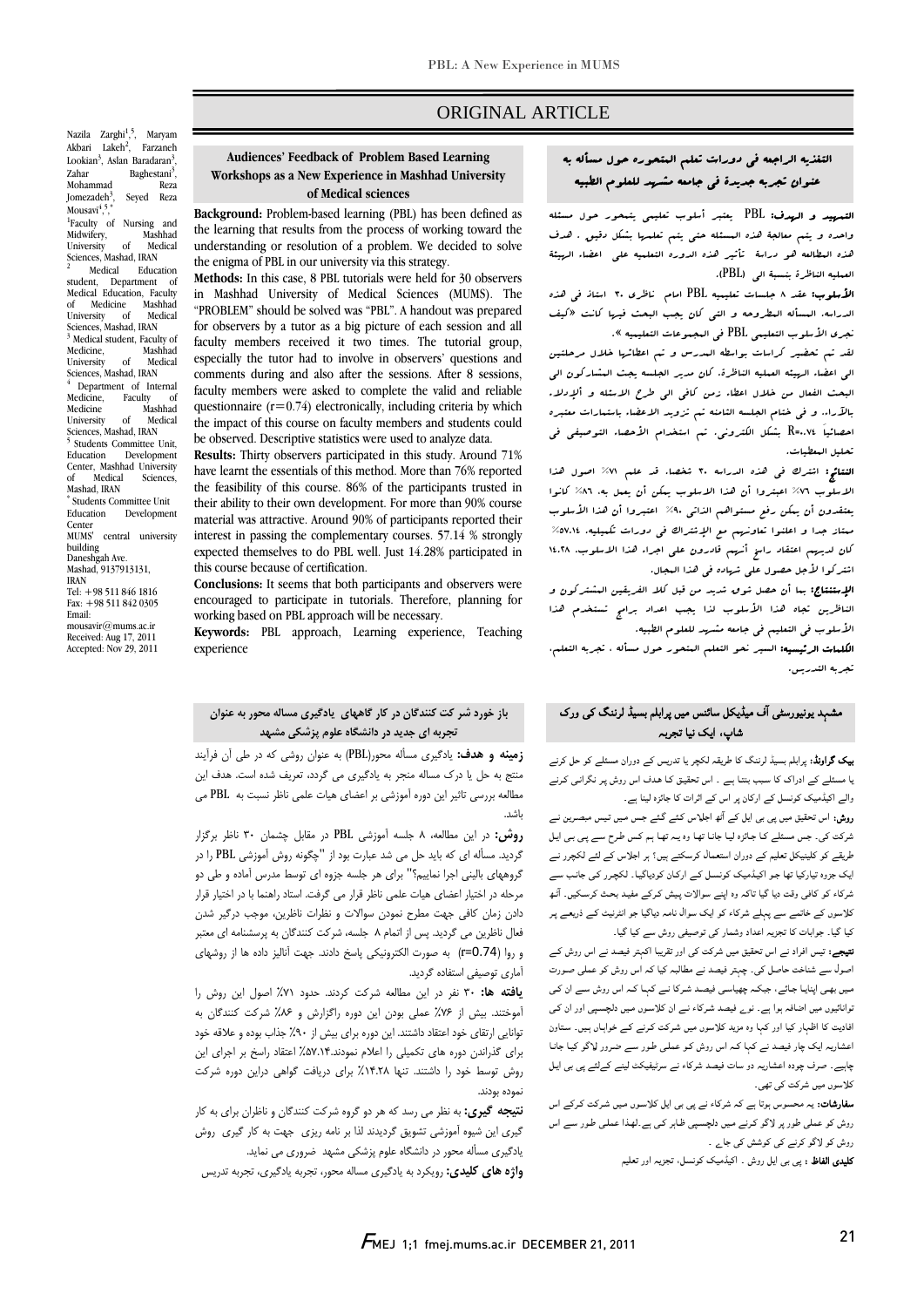#### **INTRODUCTION**

 Barrows and Tamblyn (1980) have defined problem-based learning (PBL) as the learning that results from the process problem. Authentic PBL requires students to go through the same activities during learning that are valued in the real world (1). The intent is to challenge students with high impact problems that they will encounter in practice. These organizing what has been learned in small group tutorial of working toward understanding or resolution of a problems serve as a stimulus for learning and a focus for sessions for later recall and application in future work (2).

 Problem-based learning is a learner-centered educational method, an exciting alternative to more traditional lecture become more actively involved in the subject material and to develop critical thinking skills. Problem-based leaning is a comprehensive approach to education (3). Problem- based learning is not only a curriculum development but a process. The curriculum is carefully selected and designs problems that demands the learner the acquisition of critical knowledge, problem-solving proficiency, selfdirected learning strategies, and team participation skills approach to resolve problems or meet challenges that are based teaching by which students are encouraged to also an instructional approach. It is both a curriculum and (4). The process replicates the commonly used systematic encountered both in life and career.

 The first use of PBL was in Medical schools, by which the real world problems are utilized, rather than hypothetical case studies with neat, convergent outcomes  $(5)$ . It is occurred in the process of struggling with real problems knowledge base of graduates was rigorously tested .In PBL that students learn content besides critical thinking skills.

 their own learning and become increasingly independent of the teacher for their education. This produces independent learners who are able to learn on their own in life and in their future careers (6). The responsibility of PBL teacher is Learners are progressively given more responsibility for to provide educational materials and facilitate learning.

 An effective means of defining PBL is to outline the steps of students' learning. Stepien, Gallagher, and Workman (1993) provide the following summary: Problem-based learning is apprenticeship for real-life problem solving: students information, and unasked questions. The presented scenarios require problem solving, the way used in life: defining issues, producing hypotheses, searching for and then scanning data, refining hypotheses using collected developing solutions fit the problem conditions and discover a situation with undefined problems, incomplete data, doing empirical experiments or other research, evaluating and/or justifying solutions (7).

 In PBL, organizing the curricular content around problem scenarios rather than subjects or disciplines is emphasized.<br>Students usually work in groups or teams for solving or managing these conditions, but they are not expected to find a series of 'right answers' (8). A systematic educational method that involves students in learning essential student-influenced inquiry process is structured around complex, authentic questions and carefully designed scenarios rather than subjects or disciplines is emphasized. knowledge and life-enhancing skills through an extended, products and tasks.

#### **Introduction of PBL in Mashhad University of Medical Sciences (MUMS)**

 Many efforts have been made for involving faculty members student-centered ones. Workshops, CME programs, and also refreshment courses were carried out for them. PBL has a more than a 20-year history in this term. Many people have experienced such courses in different countries such as faculty members were educated in countries either whose curriculum was PBL or their teaching strategy was based on PBL, but unfortunately none of them has cut no ice and practical PBL has remained as an infertile project up to now. inconsistency of PBL with curriculum, lack of time due to arrangement of academic credits, lack of general interest among teachers and students and even lack of infrastructure and enculturation for applying this method, etc. Regarding the history of PBL, recent project was defined both for<br>undating and feasibility of this method of MUMS in the field of Instructional methods, especially Netherland, Canada, Japan, etc. as an observer and many Perhaps this is due to unfeasibility of these courses, updating and feasibility of this method.

It is a format that simultaneously develops both problem It is a format that simultaneously develops both problemsolving strategies and knowledge bases and skills by placing students in the active role of problem-solvers. A problem- based learning is student-centered, makes a fundamental shift from a focus on teaching to a focus on learning.

 A systematic educational method that involves students in learning essential knowledge and life-enhancing skills structured around complex, authentic questions, and through an extended, student-influenced inquiry process is carefully designed products and tasks.

 Designing the project took 3-4 month by the head of the student committee of EDC. He tried to find a tutor, manage translate PBL educational materials, and send the content as a guide book for observers. The head of the committee and the tutor, and the head of the committee and the tutorial group had several informal sessions before and after tutorial respectively; therefore planning and conducting such project in MUMS lasted 8-9 month (June 2009-january the students for data collection on PBL, prepare and sessions in order to coordinate and evaluate the sessions 2010).

#### **METHODS**

 So far, tutorials were held in a climate, set privately as a classroom so that tutor and the participants could interact in a stress-free environment and share their knowledge under the umbrella of the tutor's supervision, but we made a new experience in MUMS recently.

In this case, 8 tutorials were held in front of the eyes of observers, 30 faculty members and medical education students, who were invited for learning what PBL is and its which had to be solved was "PBL" as to "The principal idea behind PBL is that the starting point for learning should be a problem, a query, or a puzzle that the learner wishes to steps and how PBL tutorials is like, i.e. The "PROBLEM" solve (9).

solve (9).<br>In other words we decided to solve the enigma of PBL in our university via this strategy. A handout was prepared for the observers by the tutor as a big picture of each session and all faculty members received it two times, when participated in sessions, in paper version and before the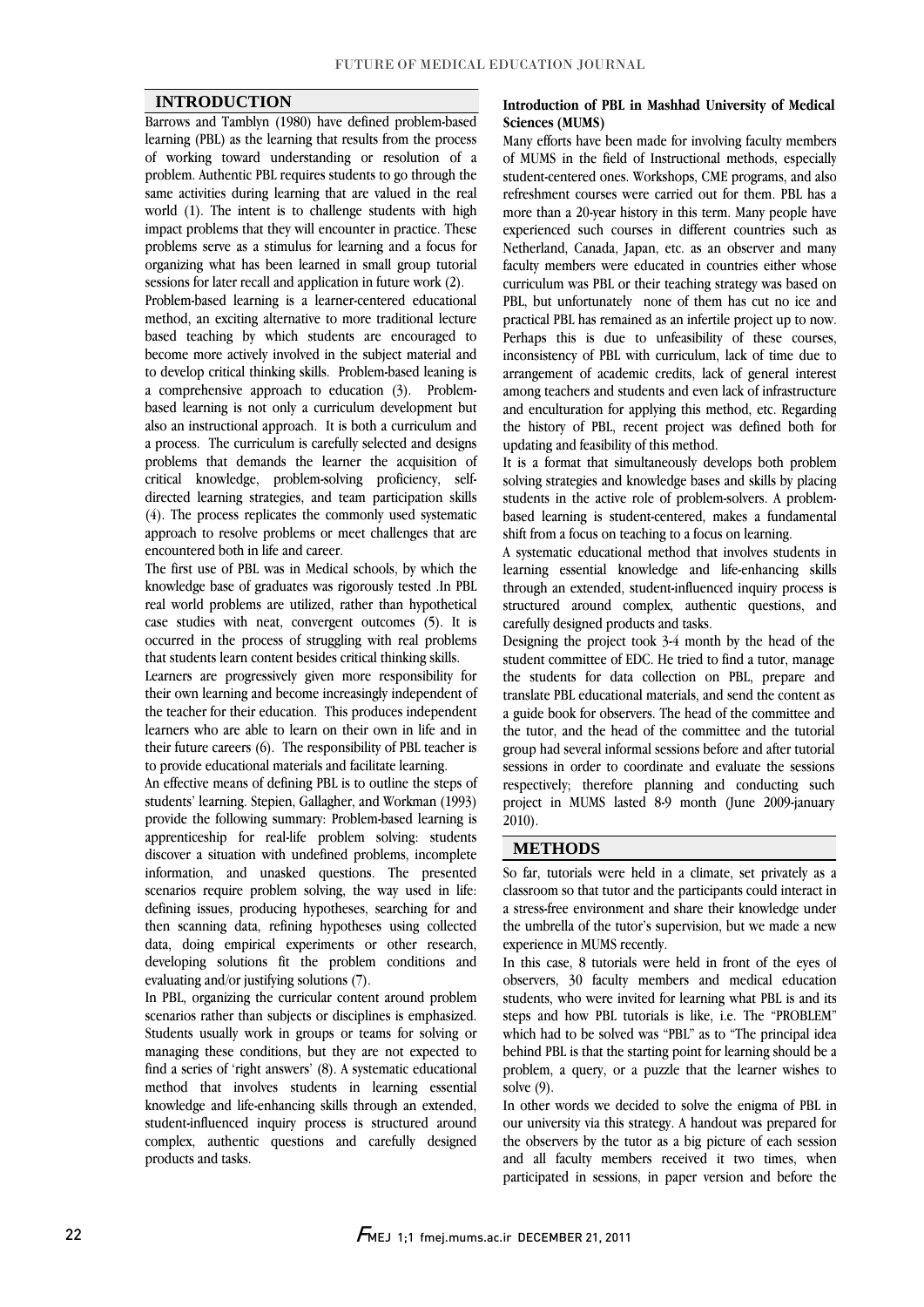$\overline{a}$ 

 next session in electronic version via their e-mail as a review. All of the tutorials were recorded on video-tapes. The tutorial group, especially the tutor had to get involved in observers' questions and comments during and after the to complete the questionnaire electronically, including criteria by which the impact of this course on faculty members and students could be observed. It should be this questionnaire. Descriptive statistics were used to analyze the data, the effects of eight educational sessions on observers (faculty members) and participants (students of tutorial group). A pilot study was done for calculating study. Split-half method was used for the reliability of the questionnaire. Scores of odd and even questions were calculated separately, then the correlation between these scores was calculated using Spearman-Brown. The reliability  $\overline{a}$ sessions too. After 8 sessions, faculty members were asked noted that 10 educational experts reviewed and confirmed reliability; subjects participated in pilot study excluded from coefficient was 0.74 for the questionnaire.

#### **RESULTS**

 Thirty observers including 24 faculty members and 6 MSc Medical Education students participated in this study. As the from the analysis. So we lost 20% of our observers due to this. Of 24 faculty members, 21 filled out the questionnaire MSc students participated in pilot study, they were excluded electronically.

 qualitatively based on Likert Scale in which Strongly agree:5,Agree:4, No idea:3, Disagree:2, Strongly disagree:1 The questionnaire was scored both quantitatively and were scored.

 All subjects observed the 8 sessions of PBL. Observers both between and after tutorials. Analysis of findings revealed the following facts. 72.41 %( 15 participants) reported their agreement by learning material that really challenged them and were conducive to learning new things. It should be noted that around 14.20  $\%$  participants) strongly agreed with this. So, more than 86% of the participants challenged their previous knowledge by this course. 66.66 %( 14 participants) agreed with learning basic knowledge of PBL during this course and again So, around 71% have learnt the essentials of this method. 52.38% (11 participants) got the feasible results of this course and 23.8 % (5 participants) demonstrated their strong agreement. So, more than 76% reported the example of this coulder. Sensor (11 participation) agreed appropriate way of studying and 33.33 % (7 participants) strongly agreed in this term. So around 86% of the participants trusted in their ability to their own<br>development. 42.85 % (9 participants) reported their agreement with the fact that learning materials are important for them. It is interesting that 47.61 % (10 participants) strongly agreed with this importance. So the mportance of learning this method was stated by more than<br>90% of the participants. 47.61 % (10 participants) were interested in the presented material and 42.85 % (9 participants) strongly agreed. So, for more than 90% course follow their learning stream by participating in sessions things. It should be noted that around 14.28 %( 3 14.28% (3 participants) reported their strong agreement. feasibility of this course. 52.38% (11 participants) agreed participants trusted in their ability to their own importance of learning this method was stated by more than material was attractive.

 52.38 %( 11 participants) were interested in PBL content area too and 38 %( 8 participants) strongly agreed. So, more than 80% of participants reported their interest in PBL area apart from the course. 47.61% (10 participants) reported then the second solutions whenever they hear or participants was activated by this course. Just 14.28% (3 participants) participated in this course because of reported their triggering for thinking whenever they hear or strongly agreed. So thinking of more than 85% of certification.

 23.8 % (5 participants) reported their master in the PBL basic skills taught in the course and 14.28 % (3 participants) strongly agreed. So, around 37% got the master of skill.

strongly agreed. So, around 3/% got the master of skill.<br>47.61 % (10 participants) liked to pass the complementary courses and 42.85 % (9 participants) strongly agreed. So around 90% of participants reported their interest in passing the complementary courses. 57.14 % (12 participants) strongly expected themselves to do PBL well than 95% expected to do it well. Time of course was proper for around 70% and place of course was proper for more and 38 % (8 participants) stated their agreement. So more than 86%.

### **DISCUSSION**

As to Albenese and Mitchell, the aims of PBL are:

 Improving lifelong learning skills and clinical performance enhancing numanisuc skills of teamwork and attention to<br>patients (10). We tried to develop this instructional method through MUMS using this technique for teaching it in order to bring in the faculty members to the PBL atmosphere. Obviously, in these sessions their role was defined implicitly as an active observer or participant. So this trend can<br>qualify the teaching-learning process because of the Improving the learning environment of medical school Enhancing humanistic skills of teamwork and attention to as an active observer or participant. So this trend can following:

٦

 PBL may increase skills-level, flexible learning process, a way of reducing the costs of teaching, enabling students to students a chance to draw on their own experiential knowledge,and allowing them to reflect on the very process of their own thinking and meaning- making. It can be enjoyable and nurturing, making them more goal-oriented, introduction to the research process. One is allowed to make mistakes and learn from them. Group interaction enables individuals to see the many perspectives in a problem .All of these are valuable professional and teamdecide and prioritize their own learning agenda, giving the seeing their work in a larger perspective. It is an excellent working skills for life beyond university.

 High level of communication skills could be achieved and also ability to define problems, gather and evaluate the information,and develop solutions is obtained. Team skills,  $\mathbf{R}$ ability to use all of the above to address problems in a<br>complex real-world setting could be taught (11). i.e., ability to work with others could be developed and the complex real-world setting could be taught (11).

 Both participants(students participated the tutorials and observers) came to this conclusion that BPL is a a method In which the approach of student-tentered and experiential<br>quality can be found, it is not only inductive and builds on/challenges prior learning but also context-specific. Usually problems are complex and ambiguous, and require meta-cognition and creates cognitive conflict, so they are in which the approach of Student-centered and Experiential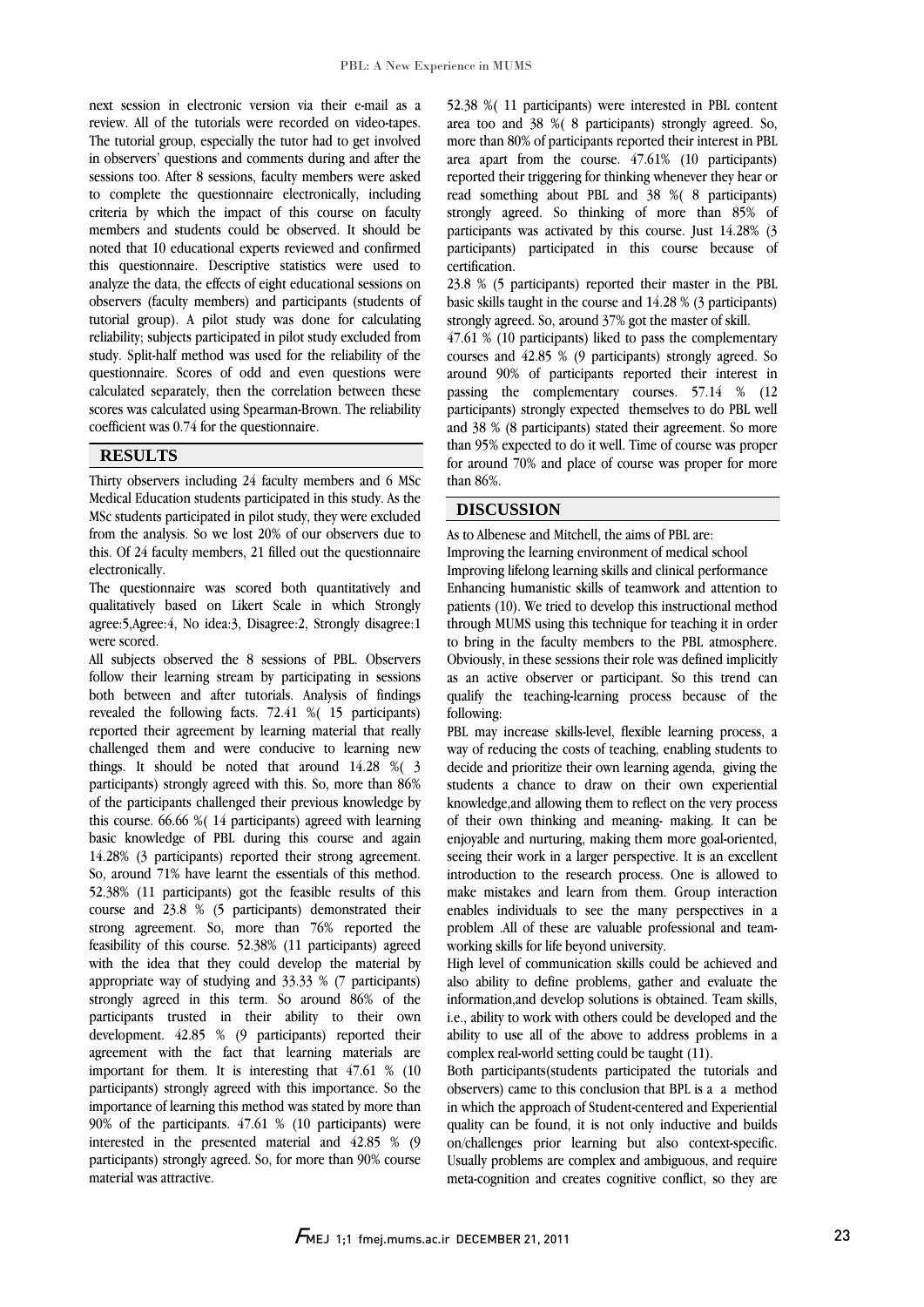conducive, collaborative, and interdependent. We did the course on the basis of the following:

 Presentation of Problem, Organization of ideas and prior knowledge (what do we know?), Posing questions (what do discussing resources, Research questions, summarizing, and analyzing findings, Reconvening , reporting research, Integration of new information, refining questions, we need to know?), Assigning responsibility for questions, Resolution of problem (How did we do?) (11).

And participants replied to the above by these activities:

 Clarifying the setting, Defining the problem, Analyzing/investigating the case, Re-structuring the problem, Formulating learning goals, Individual learning, Reporting  $\overline{\phantom{a}}$ back to the group (12).

In reality, this process was generated and repeated several times until the problem was solved (13).

 During all the sessions participants explored the issues at first then listed "What do they know?" developed, and wrote possible solutions, listed actions to be taken with a timeline, list "What do they need to know? Wrote up their solution with its supporting documentation, and submitted it and out the problem statement in their own words. Listed out finally reviewed their performance.

tinally reviewed their pertormance.<br>The most interesting issue for observers (faculty members) was understanding the tutors' role, because they had to play the tutor role in the near future after completing the PBL and tutor training courses. They reported their perception poin orally specially in TUTOR session and written in the<br>questionnaire. Fortunately their teaching was consistent Î both orally specially in "TUTOR" session and written in the with the following point of views:

 The PBL tutor will not teach—that is not their role during PBL. All PBL tutors are experts in their field, but that is not necessarily medicine. They are also all trained, and update the PBL process, particularly in the early days. They reported that they taught them by this course and participated in the tutorials and questioning sessions and discussions after that. Every quarier the ractifies were raced with determining now<br>to present the course material so that students not only gain knowledge of the discipline, but also become self directed learners who develop problem-solving skills they can apply in future courses and in their careers. In problem-based solve complex and authentic problems that help develop content knowledge as well as problem-solving, reasoning, communication, and self-assessment skills. These problems also help to maintain student interest in course material needed to be successful in the field. Almost any course can incorporate PBL, and most faculties and students consider their training regularly. They will guide participants through Every quarter the faculties were faced with determining how learning (PBL) courses, students work with classmates to because students realize that they are learning the skills the benefits to be substantial (14).

 It seems both participants and observers were encouraged a problem scenario for running a discussion on HOW TO DESIGN A PROBLEM and run a session on headache for running a discussion on TUTOR and PARTICIPANT by criticizing it by tutorial group. Participants developed their searching data and sharing their information via e-mail, to participate in tutorials, so that in two sessions, suggested knowledge and experiences throughout continuous informal sessions, telephone, and etc.

All during this process, as a student (participant), will be

 actively defining and constructing potential solutions. As an instructor (tutor), his role is primarily to model, guide, coach, and support the team through the learning and assessment process.

assessment process.<br>The most important characteristic of these sessions was its self-directedness. It was characterized by the juxtaposition of individual and collective analytical work combining team- based exploration and synthesis with individual research and analysis. Making learning more student-centered experiential and activity-based (15).

It can be considered as a proof for effectiveness of this course, because it could trigger participation of observers as well as participants.

while the exact format of rbl. varies considerably, certain<br>key features are consistent: an emphasis on learner-focused exploration of case based patient problems, and the use of patient case histories to help students identify learning issues that become the focus of individual and group While the exact format of PBL varies considerably, certain problem solving (16).

 As defined by Dr. Howard Barrows and Ann Kelson of Southern Illinois University School of Medicine, PBL is both a curriculum and a process. The curriculum consists of carefully selected and designed problems that demands the proficiency, self-directed learning strategies, and team participation skills. The process replicates the commonly used systematic approach to resolve problems or meet learner acquire critical knowledge, problem solving challenges that are encountered in life and career.

**Conclusion:** 

 Problem-based learning (PBL) is an approach that challenges students to learn through engagement in a real problem. It is a format that simultaneously develops both problem solving strategies and disciplinary knowledge<br>bases and skills by placing students in the active role of problem-solvers confronted with an ill-structured situation that simulates the kind of problems they are likely to face as future managers in complex organizations. Problem-based learning is student-centered. PBL makes a fundamental shift problem solving strategies and disciplinary knowledge from a focus on teaching to a focus on learning.

 As this 8-session educational course was an introductory, observers are expected to apply PBL method in their classes or clinical settings after completing the tutor training study skills course (participant ship) should be planned for students as well. So, developing PBL without tutor and participants is impossible. Therefore, converting present teachers to tutors and students to participants is the best workshops which they registered after tutorials sessions. A guarantee for switching it in the real environment.

#### **ACKNOWLEDGEMENT**

 The authors wish to thank the Education department of mums for their imancial support and invaluable assistance<br>in conducting this study. The authors also offer their thanks to Mrs. Toktam Erfani, Mrs. Fatemeh Pour Esmail and Mr. MUMS for their financial support and invaluable assistance Mohammad Ali Farshchi.

**Financial support:** The whole project was sponsored by<br>the Education Development Center of Mashhad University ľ **Financial support:** The whole project was sponsored by of Medical Sciences.

 **Conflict of interest:** No conflict of interest was involved in this study.